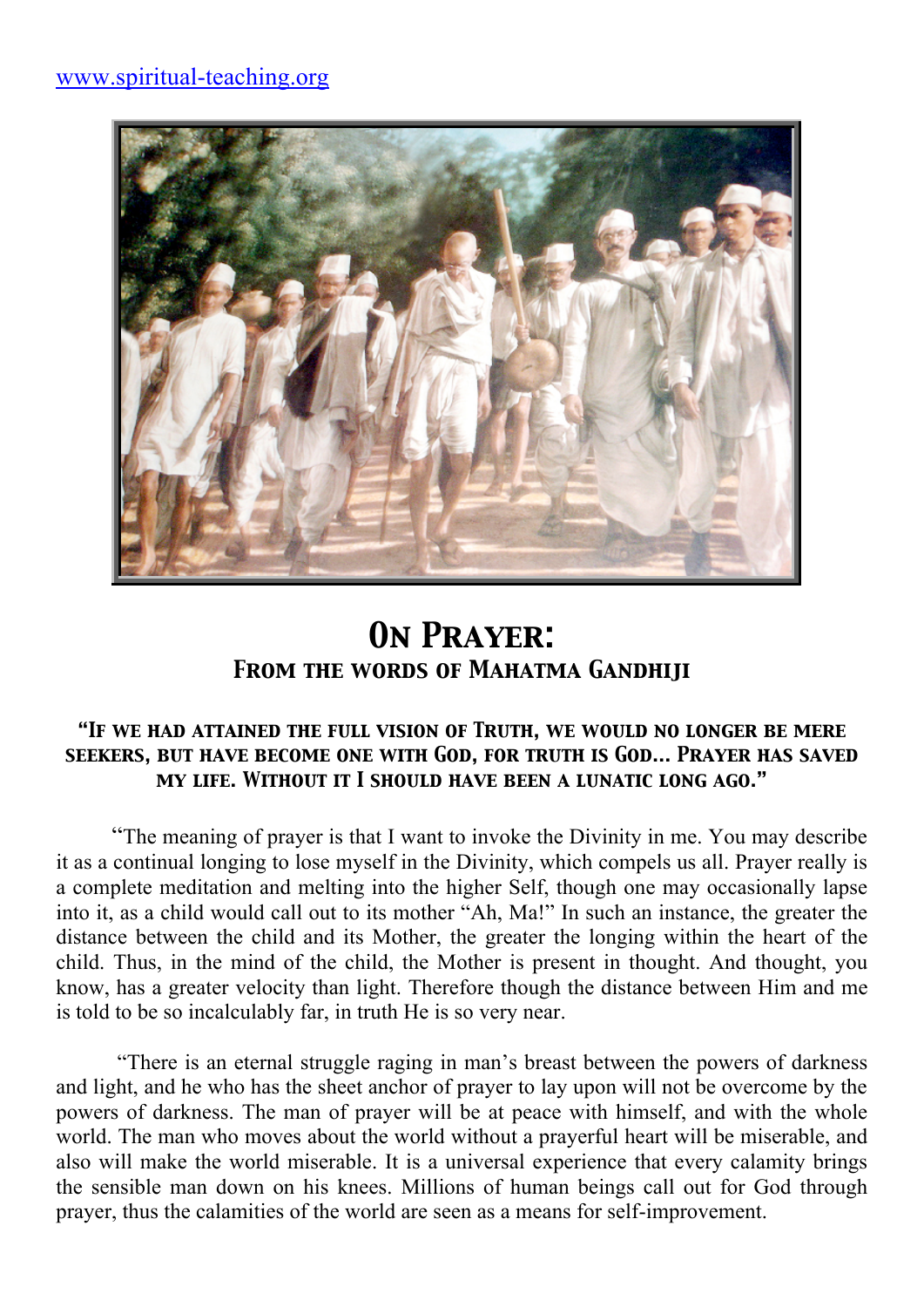### www.spiritual-teaching.org

"Prayers are the only way of bringing about orderliness, peace and repose in our daily practice. He who hungers for the awakening of the Divine in him must fall back on prayer. But it is not the recitation of a set formula. It is better in prayer to have a heart without words, than words without a heart. It must be in clear response for the Spirit that hungers for us. Even as a hungry man will relish a hearty meal, a hungry soul will relish a heartfelt prayer.

" I will give you a bit from my own experience, and from that of my companions, that he who has experienced the magic of prayer may go days together without food, but not a single moment without prayer. For without prayer, there is no peace. It is so needful for me. When it springs from the heart prayer needs no speech. It is an unfailing means of cleansing the heart from passion. But it must be combined with an atmosphere of humility. Our prayer is our heart's step that reminds us that we are helpless without God's support. The greatest of human endeavor is of no effect if it has not God's blessing behind it! Real prayer is an absolute shield and protection against evil. But God does not always assent by our very first effort through prayer. We have to strive against ourselves. We have to believe in spite of ourselves. We have, therefore, to cultivate inimitable patience, if we are to realize the efficacy of the prayer. There is the darkness, disappointments and even worse, but we must have courage in us to battle against all these and not succumb to cowardess. There is no such thing as retreat for the man of prayer.

"It may take time for the recitation to come from the heart, even as the seed that is sown has to be nurtured and bears fruit only in due season. If the desire to have God within us is there, progress however slow, is bound to be. Man cannot be transformed from bad to good overnight. God does not exercise panic. He too is within His own law. His law is written on the tablets of the heart. There can be no fixed role laid down as to when a devotional act should take place. It depends on individual temperaments. There are precious moments in one's daily life, these are exercises intended to soften and humble and enable us to realize that nothing happens without His will, and that we are but clay in the hands of the Potter. These are moments that one can use when one's need confesses ones weakness, asks for forgiveness, and strength to be and to do better. One minute may be enough for some; 24 hours would be too little for others. For those who are filled with the presence of God in them, to labor is to pray. Their life is one continuous prayer, or act of worship. For those who act only to sin, to indulge themselves, and to live for self, no time is too much. If they are patient and have the will to be pure, they would pray until they feel the definite purifying presence of God within them.

"For us ordinary mortals, there must be a middle path between these two extremes. We are not as exalted to be able to say that all of our acts are a dedication, nor perhaps are we so far gone as to live purely for self. Hence all religions have set apart time for general devotion. I believe that prayer is the very soul and essence of religion and therefore prayer must be the very core of the life of man.